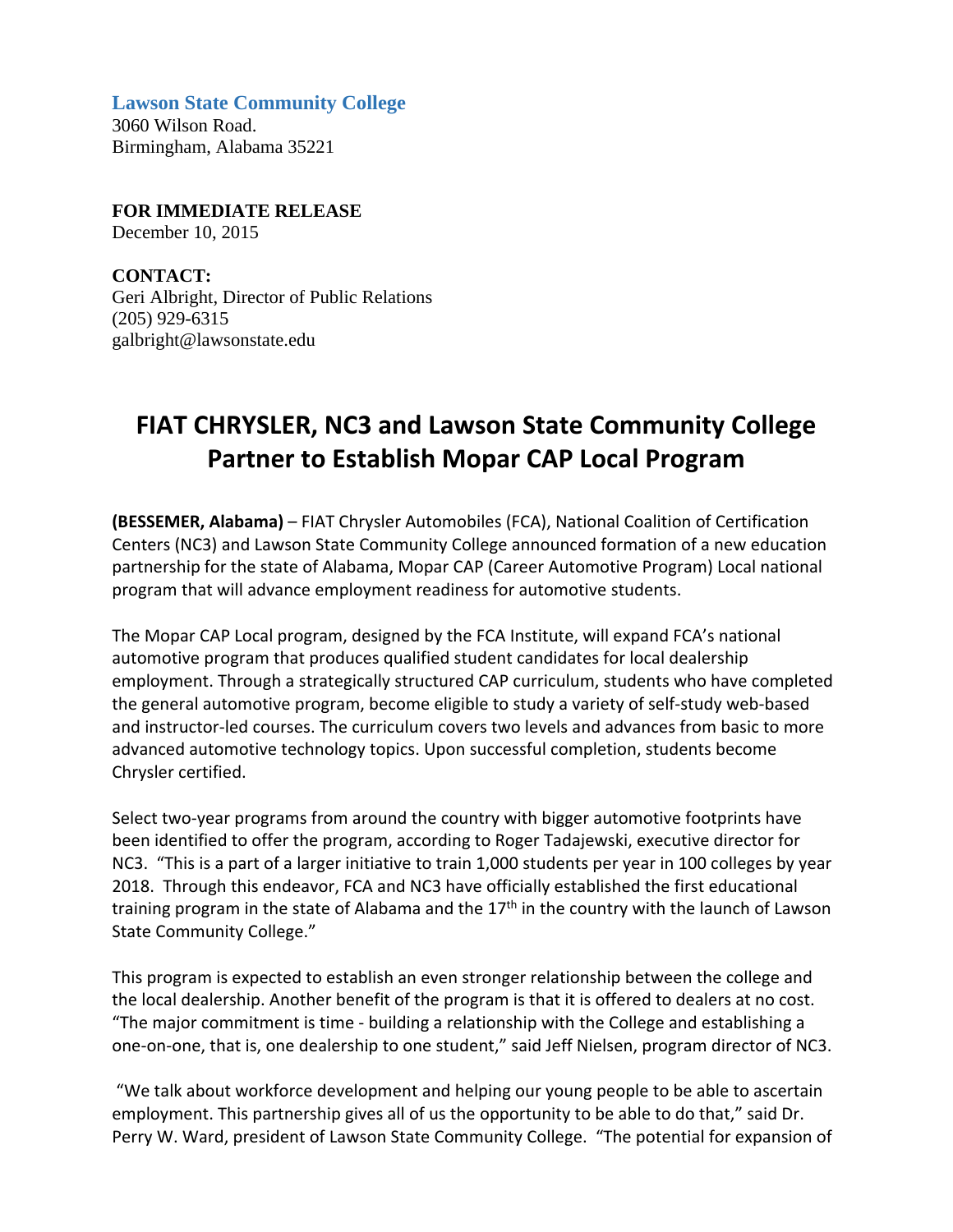services for our college, community and state is absolutely fantastic and we are excited about the Mopar CAP Local program and FIAT Chrysler being here."

Lawson State plays a huge role in the training and workforce development of students in the transportation industry. Its Alabama Center for Automotive Excellence (ACAE) is one of the most comprehensive education and training providers for students in the state of Alabama and regionally, in the southeast. The ACAE umbrellas six major transportation departments including – Auto Mechanics (AUM), General Motors, Toyota T10, Diesel Mechanics, Auto Body Repair, and Ford Asset.

The College's role in the transportation industry expanded greatly last year when Lawson State received a four‐year \$10 million Department of Labor grant to provide innovative education and career training for transportation‐related occupations. Lawson State became the lead institution of the Southeastern Transportation Network, a consortium of colleges from contiguous states that also included Atlanta Technical College, Atlanta, Georgia; Central Louisiana Technical Community College, Alexandria, Louisiana; and Copiah‐Lincoln Community College, Wesson, Mississippi. Each institution received \$2 million and Lawson State received an additional \$2 million for administrative purposes.

"The Southeastern Transportation Network and the Mopar CAP Local Program will work well together in providing the skills needed to give the workforce highly‐skilled, highly‐trained and highly-motivated workers to help them be efficient and effective in the marketplace," Ward said.

Student enrollment for the program will begin in the Fall Semester 2016. As the program develops, future meetings are scheduled for strategic planning including advisory identification, curriculum review and training schedules. "ACAE is a growing entity and being sought out for the Mopar CAP Local program presents an excellent addition for what we are working to do," said Tom Berryman, director of the Alabama Center for Automotive Excellence.

As with any business, consumer service and satisfaction loom as significant priorities for dealerships. "In meeting after meeting that I attend, one of the biggest issues, is that we cannot take care of our customers fast enough to to service the cars that we are selling. It's a critical problem in my district as well as, I believe, throughout the country," said John Harrison, area manager for Alabama market and car dealers. "We are very excited to have this program here in the Bessemer market, locally in Alabama. A lot of the guys here have travelled to out of state schools trying to recruit students and to have local students who live in Alabama is going to be so much more beneficial to us to help get our shops filled with qualified workers."

"A program like this when it is successful is a win‐win for everybody ‐ the dealers, our students, parents, the community and the college," Ward said.